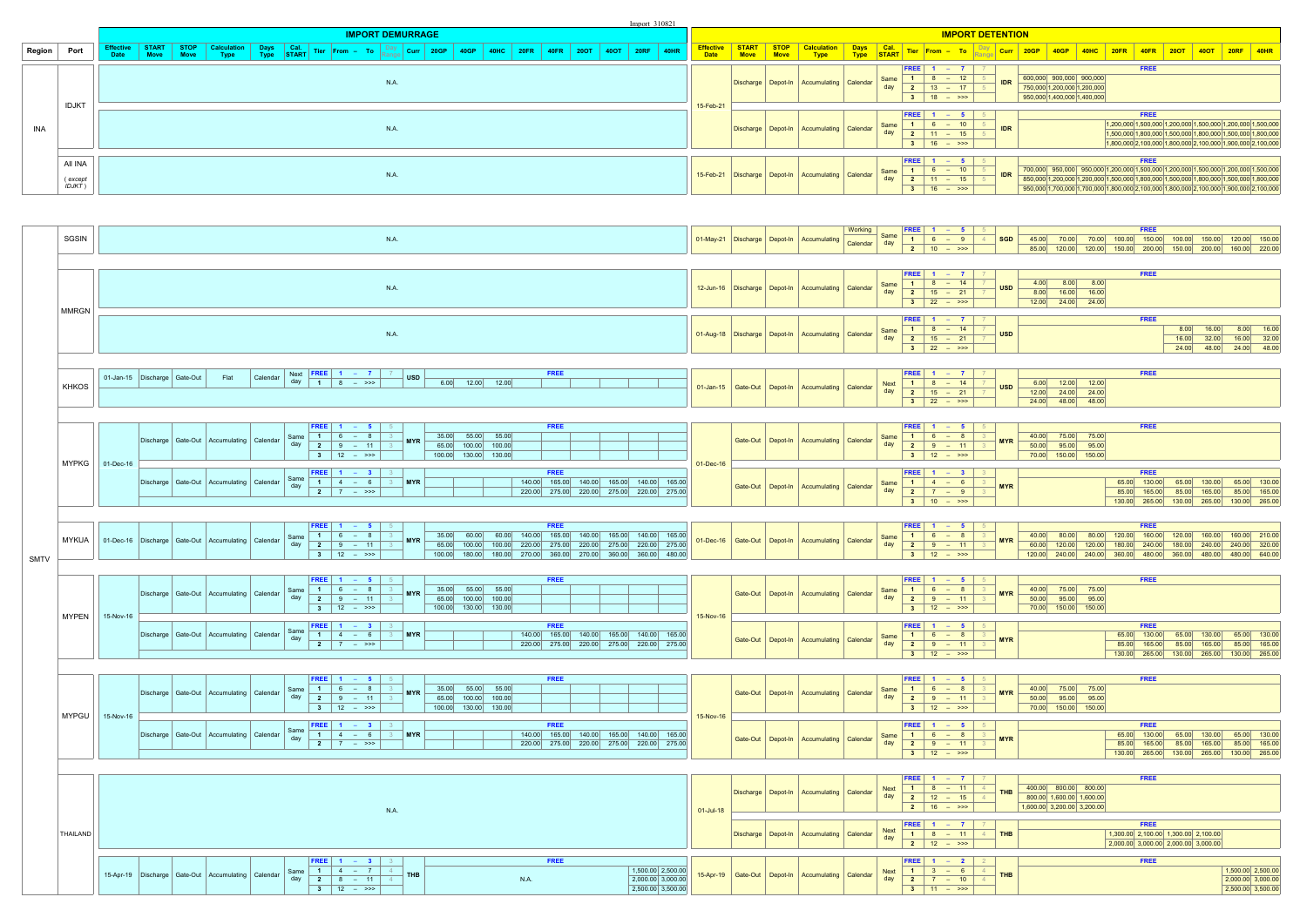|             |                |                                 |                             |                  |                                                            |              |             |                                                                                |                         |       |                                                       |      |                                                 |                |                      | Import 310821         |                       |                                  |               |      |                                                            |          |             |                                                                                                                         |                                                      |            |                                                |          |                |                                    |                                      |                |                                 |
|-------------|----------------|---------------------------------|-----------------------------|------------------|------------------------------------------------------------|--------------|-------------|--------------------------------------------------------------------------------|-------------------------|-------|-------------------------------------------------------|------|-------------------------------------------------|----------------|----------------------|-----------------------|-----------------------|----------------------------------|---------------|------|------------------------------------------------------------|----------|-------------|-------------------------------------------------------------------------------------------------------------------------|------------------------------------------------------|------------|------------------------------------------------|----------|----------------|------------------------------------|--------------------------------------|----------------|---------------------------------|
|             |                |                                 |                             |                  |                                                            |              |             |                                                                                | <b>IMPORT DEMURRAGE</b> |       |                                                       |      |                                                 |                |                      |                       |                       |                                  |               |      |                                                            |          |             |                                                                                                                         | <b>IMPORT DETENTION</b>                              |            |                                                |          |                |                                    |                                      |                |                                 |
| Region      | Port           | <b>Effective</b><br><b>Date</b> | <b>START</b><br><b>Move</b> | $ $ STOP<br>Move | Calculation<br>Type                                        | Days<br>Type |             | START Tier From - To Range Curr                                                |                         | 20GP  | 40GP<br><b>40HC</b>                                   | 20FR | <b>40FR</b>                                     |                |                      | <b>20RF</b>           | 40HR                  | <b>Effective</b><br><b>Date</b>  | START<br>Move | STOP | Calculation<br>Type                                        |          |             |                                                                                                                         | <b>Days</b> Cal. Tier From - To <b>Day</b> Curr 20GP |            | 40GP                                           | $ $ 40HC | 20FR           | $ $ 40FR                           | 200T                                 |                |                                 |
|             |                |                                 |                             |                  | Discharge Gate-Out Accumulating Calendar                   |              | Same<br>day | <b>FREE</b> $\begin{array}{ c c c c }\n\hline\n1 & 4 & - & 8\n\end{array}$     | $\vert$ USD             |       |                                                       |      | <b>FREE</b>                                     |                |                      |                       |                       |                                  |               |      | Gate-Out Depot-In Accumulating Calendar                    |          | Same<br>day |                                                                                                                         | <b>FREE</b> $1 - 3$ 3<br>1 4 - 7 4                   | <b>USD</b> |                                                |          |                | <b>FREE</b>                        |                                      |                |                                 |
|             |                | 30-Sep-15                       |                             |                  |                                                            |              |             | <b>2</b> 9 – >>>                                                               |                         |       |                                                       |      |                                                 |                |                      | $\frac{30.00}{60.00}$ | $\frac{45.00}{90.00}$ | 30-Sep-15                        |               |      |                                                            |          |             | <b>2</b>   8 - >>>                                                                                                      |                                                      |            |                                                |          |                |                                    |                                      |                | 30.00 45.00<br>60.00 90.00      |
|             | <b>VNSGN</b>   |                                 |                             |                  | Discharge   Gate-Out   Accumulating   Calendar             |              | Same<br>day | FREE   $1 - 5$  <br>$1 6 - 12$<br>$2 \t 13 - \t 72$                            | USD                     |       |                                                       |      | <b>FREE</b><br>22.50<br>11.50<br>23.00<br>45.00 | 11.50          | 22.50<br>23.00 45.00 |                       |                       |                                  | Gate-Out      |      | Depot-In   Accumulating                                    | Calendar | Same<br>day | <b>FREE</b> $\begin{array}{ c c c c }\n\hline\n\text{1} & 4 & - & 10 \\ \hline\n\end{array}$<br>$\frac{1}{2}$ 11 - >>>  |                                                      | <b>USD</b> |                                                |          | 7.50<br>15.00  | <b>FREE</b><br>14.50<br>29.00      | 7.50 14.50<br>$\frac{115.00}{29.00}$ |                |                                 |
|             |                |                                 |                             |                  | 15-Oct-19   Discharge   Gate-Out   Accumulating   Calendar |              | Same<br>day | $1 6 - 10$<br><b>2</b>   11 - >>>                                              | <b>USD</b>              |       | <b>FREE</b><br>20.00 36.00 36.00<br>28.00 50.00 50.00 |      |                                                 | N.A.           |                      |                       |                       | 15-Oct-19                        | Gate-Out      |      | Depot-In   Accumulating   Calendar                         |          | Same<br>day | FREE<br>$\begin{array}{ c c c c c }\n\hline\n\textbf{1} & \textbf{6} & - & \textbf{10}\n\end{array}$<br>$2 \t11 - \t32$ |                                                      | <b>USD</b> | FREE<br>20.00 36.00 36.00<br>28.00 50.00 50.00 |          |                |                                    |                                      |                |                                 |
|             |                |                                 |                             |                  |                                                            |              |             |                                                                                |                         |       |                                                       |      |                                                 |                |                      |                       |                       |                                  |               |      |                                                            |          |             |                                                                                                                         |                                                      |            |                                                |          |                |                                    |                                      |                |                                 |
| <b>SMTV</b> |                |                                 |                             |                  |                                                            |              |             |                                                                                | <b>N.A.</b>             |       |                                                       |      |                                                 |                |                      |                       |                       |                                  |               |      | 01-Nov-16   Discharge   Depot-In   Accumulating   Calendar |          | Same<br>day | <b>FREE</b><br>$1 \ 9$<br><b>2</b>   15 - >>>                                                                           | $- 14$                                               |            | 18.00<br>36.00<br>27.00<br>54.00               | 54.00    | 18.00<br>27.00 | FREE<br>36.00<br>54.00 27.00 54.00 | 18.00 36.00                          |                |                                 |
|             | <b>VNHPH</b>   |                                 |                             |                  |                                                            |              |             |                                                                                |                         |       |                                                       |      |                                                 |                |                      |                       |                       |                                  |               |      |                                                            |          | Same        |                                                                                                                         |                                                      |            |                                                |          |                | <b>FREE</b>                        |                                      |                |                                 |
|             |                |                                 |                             |                  |                                                            |              |             |                                                                                | <b>N.A.</b>             |       |                                                       |      |                                                 |                |                      |                       |                       | 01-Mar-19   Discharge   Depot-In |               |      | Accumulating                                               | Calendar | day         | $\begin{array}{ r } \hline \text{FREE} & 1 & - & 5 \\ \hline 1 & 6 & - & 8 \\ \hline 2 & 9 & - & \\\hline \end{array}$  |                                                      | <b>USD</b> |                                                |          |                |                                    |                                      |                | 80.00 100.00<br>100.00 125.00   |
|             |                |                                 |                             |                  |                                                            |              |             |                                                                                |                         |       |                                                       |      |                                                 |                |                      |                       |                       |                                  |               |      |                                                            |          |             |                                                                                                                         |                                                      |            |                                                |          |                |                                    |                                      |                |                                 |
|             |                |                                 |                             |                  | Discharge Gate-Out Accumulating Calendar                   |              | Same<br>day | <b>FREE</b><br>$1 - 5$<br>$- 10$<br>$6\overline{6}$<br>$\overline{2}$ 11 - >>> | <b>USD</b>              | 17.00 | 34.00 34.00<br>25.00 47.00 47.00                      |      | <b>FREE</b>                                     |                |                      |                       |                       |                                  |               |      | Gate-Out   Depot-In   Accumulating   Calendar              |          | Same<br>day | $FREE$ 1 – 3<br>$1 \mid 4$<br>$\frac{1}{2}$ 9                                                                           | $-8$<br>$-$ >>>                                      | <b>USD</b> | 17.00 34.00 34.00<br>25.00 47.00 47.00         |          |                | <b>FREE</b>                        |                                      |                |                                 |
|             | VNDAD<br>VNUIH | 01-Aug-18                       |                             |                  |                                                            |              |             |                                                                                |                         |       |                                                       |      |                                                 |                |                      |                       |                       | 01-Aug-18                        |               |      |                                                            |          |             |                                                                                                                         |                                                      |            |                                                |          |                |                                    |                                      |                |                                 |
|             |                |                                 |                             |                  | Discharge Gate-Out Accumulating Calendar                   |              | Same<br>day | $1 \mid 4 =$<br>2 7 - $\gg$                                                    | <b>USD</b>              |       |                                                       |      | FREE<br>90.00<br>45.00                          | 30.00<br>45.00 | 60.00<br>90.00       | 30.00<br>45.00 90.00  | 60.00                 |                                  | Gate-Out      |      | Depot-In Accumulating                                      | Calendar | Same<br>day | <b>FREE</b><br>$\begin{array}{ c c c c c c }\n\hline\n\textbf{1} & \textbf{3} & - & \textbf{5}\n\end{array}$            |                                                      | <b>USD</b> |                                                |          | 45.00          | FREE<br>60.00<br>90.00             | 45.00                                | 60.00<br>90.00 | $30.00$<br>60.00<br>45.00 90.00 |

|             |              | <b>N.A.</b> |  | Discharge Depot-In Accumulating Calendar                   | day | <b>FREE</b>   1 - 10   10<br>Same $1 \t 11 - 20$<br>10<br><b>USD</b><br>$2 \t 21 - 40$ 20<br>$3 \mid 41 - \gg$                                                                                                                                                                                                                             | $15.00$ 30.00<br>$25.00$ 45.00<br>45.00 85.00  | <b>FREE</b>                                                                                                                                                                       |                                             |
|-------------|--------------|-------------|--|------------------------------------------------------------|-----|--------------------------------------------------------------------------------------------------------------------------------------------------------------------------------------------------------------------------------------------------------------------------------------------------------------------------------------------|------------------------------------------------|-----------------------------------------------------------------------------------------------------------------------------------------------------------------------------------|---------------------------------------------|
|             | <b>CNSHA</b> | <b>N.A.</b> |  | 01-May-17   Discharge   Depot-In   Accumulating   Calendar |     | <b>FREE</b>   1 - 7   7<br>Same 1   8 - 15   8<br><b>USD</b><br>day $2 \t 16 - 40$<br>25<br>$3 \t 41 - \t 32$                                                                                                                                                                                                                              |                                                | <b>FREE</b><br>$35.00$ $25.00$ $45.00$ $25.00$ $45.00$<br>$55.00$ 40.00 75.00 40.00 75.00<br>105.00 50.00 105.00 50.00 105.00                                                     |                                             |
|             |              | <b>N.A.</b> |  | Discharge Depot-In Accumulating Calendar                   |     | <b>FREE</b>   1 - 4   4  <br>Same 1 5 - 10 6<br>day 2 11 - 20 10<br><b>USD</b><br>$3 \t 21 - \t 32$                                                                                                                                                                                                                                        |                                                | <b>FREE</b>                                                                                                                                                                       | 35.00 70.00<br>65.00 135.00<br>95.00 190.00 |
|             |              | <b>N.A.</b> |  | Discharge   Depot-In   Accumulating   Calendar             |     | <b>FREE</b>   1 - 10   10  <br>$\frac{1}{1}$ Same $\begin{array}{ c c c c c c } \hline \text{1} & \text{11} & - & \text{20} & \text{10} \ \hline \end{array}$<br><b>USD</b><br>day $\begin{array}{ c c c c c }\n\hline\n2 & 21 & -40 \\ \hline\n\end{array}$<br>20<br>$\begin{array}{ c c c c c }\n\hline\n3 & 41 & - & & & \n\end{array}$ | $5.00$ 10.00<br>$10.00$ 20.00<br>$20.00$ 40.00 | <b>FREE</b>                                                                                                                                                                       |                                             |
|             | <b>CNNGB</b> | <b>N.A.</b> |  | Discharge   Depot-In   Accumulating   Calendar             |     | <b>FREE</b>   1 – 7   7<br>Same $\begin{array}{ c c c c c }\n\hline\n1 & 8 & - & 15 & 8 \\ \hline\n\text{day} & \textbf{2} & 16 & - & 40 & 25 \\ \hline\n\end{array}$<br><b>USD</b><br>$\begin{array}{ c c c c c } \hline \textbf{3} & \textbf{41} & - & \textbf{522} \\ \hline \end{array}$                                               |                                                | <b>FREE</b><br>$14.00$ $8.00$ $16.00$ $8.00$ $16.00$<br>25.00 15.00 30.00 15.00 30.00<br>$\begin{array}{ c c c c c c c c c } \hline 50.00 & 30.00 & 60.00 \hline \end{array}$     |                                             |
| <b>NPRC</b> |              | <b>N.A.</b> |  | Discharge Depot-In Accumulating Calendar                   |     | <b>FREE</b>   1 - 4   4  <br>Same $1 \t 5 - 10$ 6<br><b>USD</b><br>day $2 \t 11 - 20$ 10<br>$3 \t 21 - \t 32$                                                                                                                                                                                                                              |                                                | <b>FREE</b>                                                                                                                                                                       | 20.00 40.00<br>35.00 70.00<br>70.00 140.00  |
|             |              | <b>N.A.</b> |  | Discharge Depot-In Accumulating Calendar                   |     | <b>FREE</b>   1 - 10   10  <br>Same $\begin{array}{ c c c c c }\n\hline\n1 & 11 & - & 20 & 10 \\ \hline\n\text{day} & \textbf{2} & 21 & - & 40 & 20 \\ \hline\n\end{array}$<br><b>USD</b><br>$\begin{vmatrix} 3 & 41 & - & \rightarrow \rightarrow \end{vmatrix}$                                                                          | $5.00$ 10.00<br>$10.00$ 20.00<br>20.00 40.00   | <b>FREE</b>                                                                                                                                                                       |                                             |
|             | CNTAO        | <b>N.A.</b> |  | 01-Jan-16   Discharge   Depot-In   Accumulating   Calendar |     | <b>FREE</b>   1 - 7   7<br>Same $1 \t 8 - 15 \t 8$<br><b>USD</b><br>day $\begin{array}{ c c c c c }\n\hline\n2 & 16 & -40 & 25 \\ \hline\n\end{array}$<br>$3 \t 41 - \t 32$                                                                                                                                                                |                                                | <b>FREE</b><br>$14.00$ $8.00$ $16.00$ $8.00$ $16.00$<br>$25.00$ 15.00 30.00 15.00 30.00<br>$\begin{array}{ c c c c c c c c c } \hline 50.00 & 30.00 & 60.00 \ \hline \end{array}$ |                                             |
|             |              | <b>N.A.</b> |  | Discharge   Depot-In   Accumulating   Calendar             |     | <b>FREE</b>   1 - 4   4  <br>Same $\begin{array}{ c c c c c }\n\hline\n1 & 5 & - & 10 & 6 \\ \hline\n\text{day} & 2 & 11 & - & 20 & 10 \\ \hline\n\end{array}$<br><b>USD</b><br>$3 \t 21 - \t 32$                                                                                                                                          |                                                | <b>FREE</b>                                                                                                                                                                       | 20.00 40.00<br>35.00 70.00<br>70.00 140.00  |
|             |              | <b>N.A.</b> |  | Discharge   Depot-In   Accumulating   Calendar             |     | <b>FREE</b>   1 - 10   10<br>Same 1 11 - 20 10<br>day 2 21 - 40 20<br><b>USD</b><br>$3   41 - \gg>$                                                                                                                                                                                                                                        | $5.00$ 10.00<br>$10.00$ 20.00<br>$20.00$ 40.00 | <b>FREE</b>                                                                                                                                                                       |                                             |
|             | <b>CNTXG</b> | N.A.        |  | Discharge   Depot-In   Accumulating   Calendar             |     | <b>FREE</b>   1 - 7   7  <br>$\frac{1}{1}$ Same $\frac{1}{1}$ 8 - 15 8<br><b>USD</b><br>day $\begin{array}{ c c c c c }\n\hline\n2 & 16 & -40\n\end{array}$<br>$3 \t 41 - \t 32$                                                                                                                                                           |                                                | <b>FREE</b><br>14.00<br>25.00<br>50.00                                                                                                                                            |                                             |